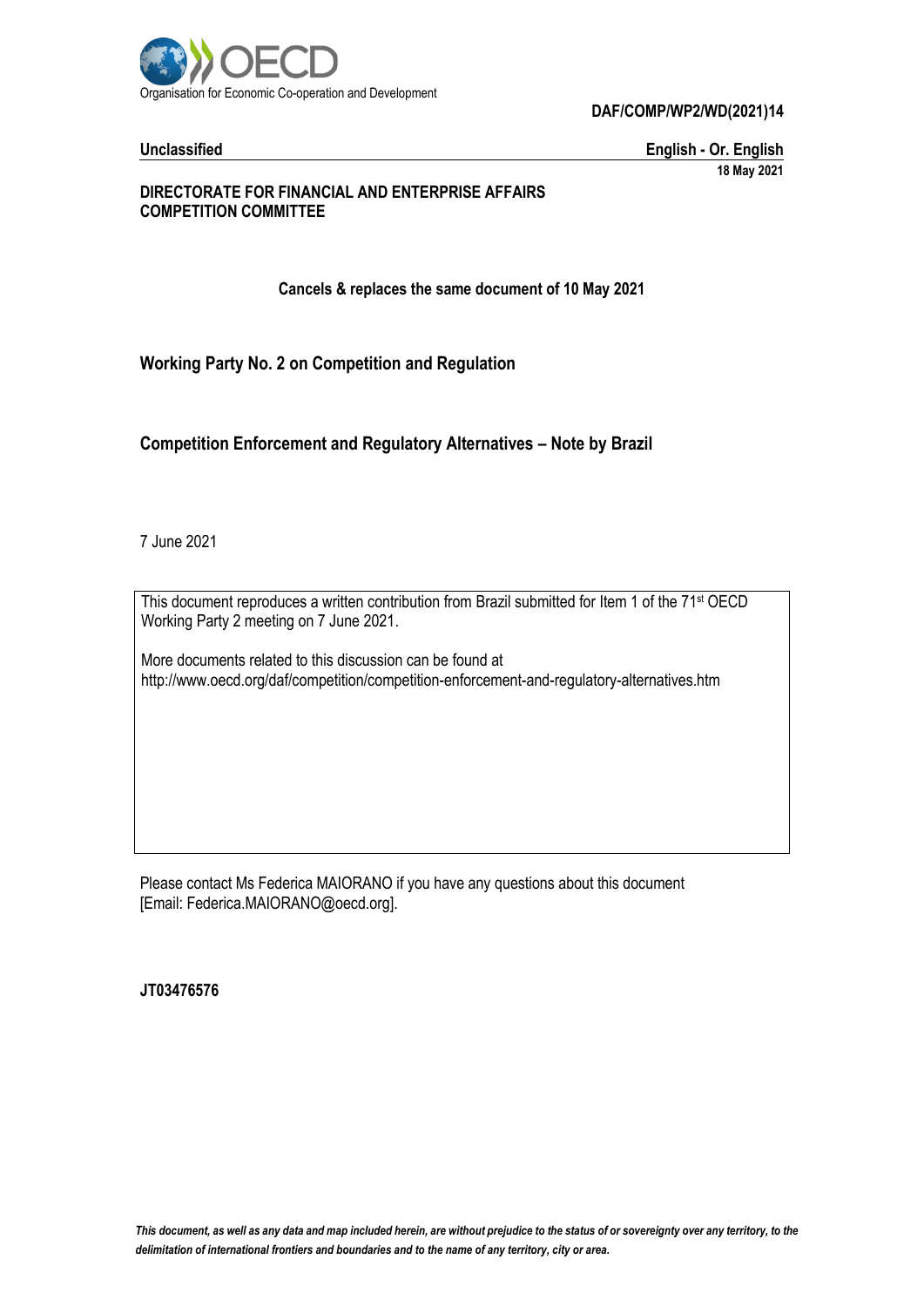# *Brazil<sup>1</sup>*

#### **1. Legal framework and background**

1. The functions of the Brazilian government as to the economy and antitrust are set forth in the Brazilian Constitution from Article 170 onwards. Article 170 provides that the economy is "founded on the appreciation of the value of human work and on free enterprise", aiming to "ensure everyone a life with dignity, in accordance with the dictates of social justice, with due regard for the following principles": (i) national sovereignty; (ii) private property; (iii) the social function of property; (iv) free competition; (v) consumer protection; (vi) environment protection; (vii) reduction of regional and social differences; (viii) pursuit of full employment; and (ix) preferential treatment for small businesses.<sup>2</sup>

2. Against this backdrop, the Constitution establishes that "as the normative and regulating agent of the economic activity, the State shall, in the manner set forth by law, perform the functions of control, incentive and planning" (head provision of Article 174).

3. As from the 1990s, with the Brazilian Privatization Programme<sup>3</sup>, the Brazilian government initiated a process of transferring, totally or partially, the activities of some economic sectors to the private sector. Thus, the government took on the role of regulating and controlling the sectors through newly established regulatory agencies.<sup>4</sup>

4. The Administrative Council for Economic Defense (CADE), for its part, was created by Law 12529/2011, which structures the Brazilian Competition Defense System (SBDC). This statute confers the Council – an adjudicative federal agency linked to the

 $<sup>1</sup>$  This document has been written by Luiz Augusto Azevedo de Almeida Hoffmann, Commissioner</sup> of CADE, Rafael Rossini Parisi, Chief Advisor at the Office of Commissioner Hoffmann, and Gabriel Lima Lopes Brito, Trainee of the Office.

 $2$  Amongst other important provisions, we highlight Article 173(4): "The law shall repress the abuse of economic power that aims at the domination of markets, the elimination of competition and the arbitrary increase of profits."

<sup>&</sup>lt;sup>3</sup> The Brazilian Privatization Programme, established by Law 8031/1990 (repealed by Law 9491/1997 and later amends), had the core goals of (i) restructuring the strategic position of the government as to the economy, transferring to the private sector activities unduly developed by the public sector; (ii) working to restructure the public sector, especially by increasing the country's credit score and reducing national debt; (iii) allowing investment on the businesses and activities transferred to the private sector; (iv) assisting the private sector in its economic restructuring, especially to modernise the national infrastructure and industrial park, increasing competitiveness and strengthening the business capacity of several economic sectors, including through credit granting; (v) allowing the government to focus on the nation's main priorities; and (vi) contributing towards a stronger capital market by increasing the offer of securities and encourage participating companies' IPOs.

<sup>&</sup>lt;sup>4</sup> At the time this document was prepared, there were 11 regulatory agencies in Brazil, each governed by a specific law. For information purposes, they are the following regulatory agencies: the Electricity Agency (ANEEL), the Petroleum Agency (ANP), the Telecommunications Agency (ANATEL), the Health Regulatory Agency (ANVISA), the Private Health Insurance Agency (ANS), the Water Agency (ANA), the Waterway Transportation Agency (ANTAQ), the Land Transport Agency (ANTT), the Film Agency (ANCINE), the Civil Aviation Agency (ANAC), and the Mining Agency (ANM).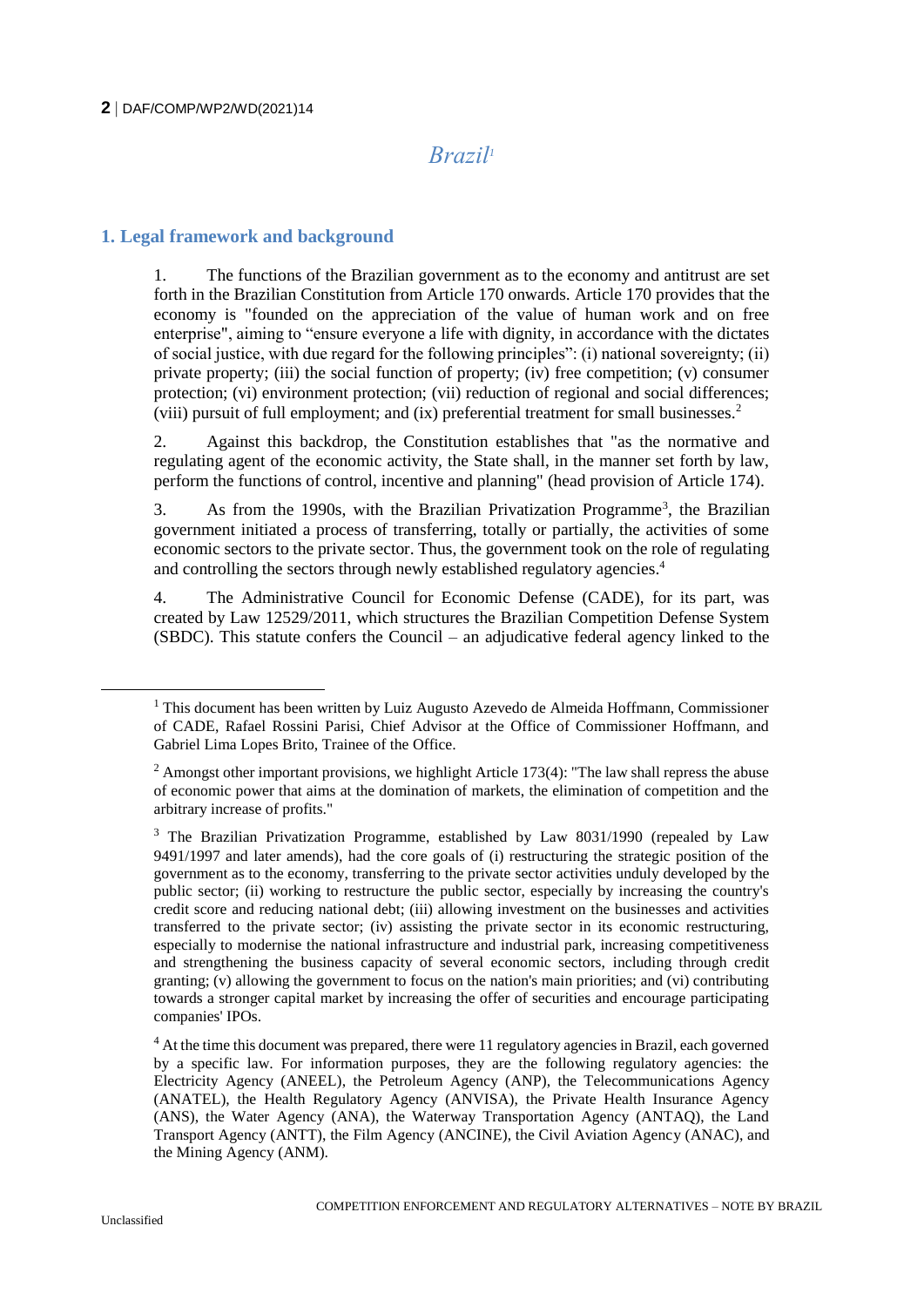Ministry of Justice – power to prevent and fight antitrust violations according to the cited constitutional principles, in both regulated and unregulated markets.

5. The regulatory agencies, in addition to regulating and controlling the activities of each sector, implement and promote free competition between market players, which also entail methods to fight anticompetitive practices. In this regard, for instance, the Brazilian Electricity Agency (ANEEL), according to Article 3 of Law 9427/1996, "aims at promoting effective competition between players and preventing economic concentration in services and activities related to electricity". Therefore, it is tasked with introducing into businesses, business groups, and shareholders "restraints, thresholds, or conditions related to obtaining and transferring franchises, permits, and authorisations; to corporate concentration; and to businesses conducted between each other". The law also mentions ANEEL should "monitor compliance with competition law and oversee the market behaviour of players of the electricity sector". Similarly, Law 9472/1997 establishes the Brazilian Telecommunications Regulatory Agency (ANATEL) is responsible for "exercising its competent jurisdiction to control, prevent, and repress antitrust violations related to telecommunications, except for those under CADE's jurisdiction", in addition to promoting free, fair, and unfettered competition amongst the sector's players and correcting market failures.

6. It is also important to mention the Central Bank of Brazil (BACEN) and some regulatory agencies are also responsible for clearing transactions involving players in their sectors<sup>5</sup>. However, we emphasise this is done according to these bodies own review methods and criteria, which are not combined to, nor conditioned by, CADE; each body has its own jurisdiction and autonomy.

7. Thus, from a normative perspective, CADE and the regulatory agencies have separate, complementary jurisdiction. Such absence of conflict of jurisdiction is reinforced by Law 13848/2019 (the Brazilian General Regulatory Agencies Law). The law confirms the antitrust authority is to review mergers, and initiate and conduct proceedings to investigate antitrust violations in regulated sectors. In any case, sectoral agencies, acting as regulatory bodies and having deep knowledge about their respective sectors, are also responsible for promoting free competition and are important in the enforcement competition laws in the country.

## **2. Importance of regulatory agencies to competition enforcement**

8. Regulatory agencies and the antitrust authority in Brazil have been interacting increasingly in recent years. This institutional relationship is contributing to the regulation of Brazilian economy and the effectiveness of antitrust policies, in addition to granting greater legal certainty to regulated parties.

9. Law 13848/2019 (the Brazilian General Regulatory Agencies Law) establishes the interaction between the antitrust authority and regulatory agencies, based on cooperation and information sharing. According to it, the regulatory agencies should monitor their

COMPETITION ENFORCEMENT AND REGULATORY ALTERNATIVES – NOTE BY BRAZIL

 $5$  Amongst other competition-related matters, Article 10(X) of Law 4595/1997 confers the Central Bank the jurisdiction to "give provision for financial institutions to be ... transformed, merged, acquired, or consolidated; ... and to transfer controlling interest in any way." Likewise, Law 9961/2000 establishes the duties of the Private Health Insurance Agency "to authorise the registration and operation of health insurance companies, as well as their spin-off, merger, acquisition, change, or transfer of controlling interest, without prejudice to the provision of Law 8884 of 11 June 1994 (today's Law 12529/2011, the Competition Law).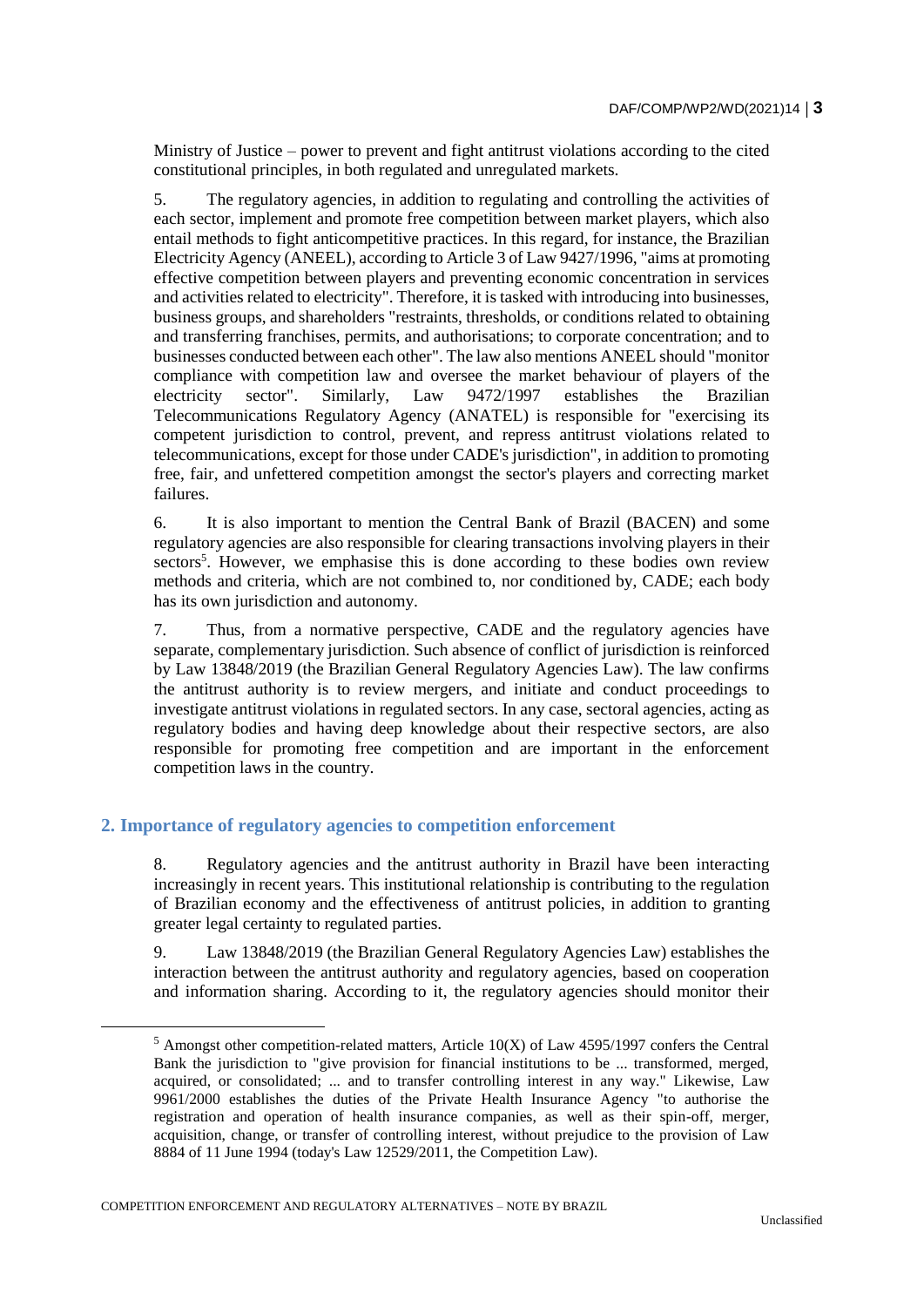respective markets, so as to assist CADE, and report any practices that may constitute an antitrust violation under the terms of Law 12529/2011. Furthermore, Law 13848/2019 mentions CADE may require information and technical opinions from regulatory agencies so as to conduct administrative procedures pending at the antitrust authority – something also prescribed by Law 12529/2011 that has occurred in numerous cases and will be later discussed in this paper. Moreover, the same law sets forth the antitrust authority should report to the respective regulatory agency on its decisions related to merger review and proceedings to punish antitrust violations.

10. It is important to highlight that, even before Law 13848/2019, regulatory agencies were already important to competition enforcement. In the context of merger control (preventive role), Article 65(I) of Law 12529/2011 provides regulatory agencies can lodge appeals against the decisions of the Office of the Superintendent General on this regard. With regard to fight against anticompetitive practices (punitive role), the law differentiates and characterises the several kinds of complaints regulatory agencies can file. Such complaints waive preliminary enquiries and allow CADE to immediately launch administrative enquiries or administrative proceedings, granting CADE the jurisdiction to investigate or even punish investigated parties.

11. Furthermore, the competition authority entered into more than 40 Technical Cooperation Agreements and Memorandums of Understanding with regulatory and control agencies, by which they have committed to share information and mutually support their activities. To illustrate, the Joint Administrative Rule signed on 10 December 2018 between CADE and the Central Bank<sup>6</sup> provided the merger reviews of financial institutions conducted by both bodies with more predictability. It also made it easier to align the bodies' efforts to stimulate competition in the sectors under their jurisdiction, preventing conflicts of jurisdiction between them.<sup>7</sup>

12. Another example of cooperation between CADE and other agencies is the establishment of joint working groups to evaluate and discuss possible changes in sectoral regulation. For instance, through Joint Ordinance 4/2018, CADE and the Brazilian Petroleum Agency (ANP) established a working group to (i) review the fuel market structure; (ii) evaluate the execution of the measures proposed in the study "Repensando o setor de combustíveis: medidas pró-concorrência" (Rethinking the fuel sector: procompetition measures), developed by CADE's Department of Economic Studies and its

<sup>6</sup> Available at:

 $\lt$ https://sei.cade.gov.br/sei/modulos/pesquisa/md\_pesq\_documento\_consulta\_externa.php?DZ2u WeaYicbuRZEFhBt-

n3BfPLlu9u7akQAh8mpB9yMAjhgvmOhUiRhWzcnKCgfsd1eF3HkduhvLuNbKNK64YtjaTA9i Vhwqez6F\_Zd1Ihb1cFtF9vrt5Hj0YZC-NVz8>.

<sup>&</sup>lt;sup>7</sup> Other examples: Agreement 03/2020, signed with the Electricity Agency (ANATEL) on 7 May 2020; Agreement 28/2019, signed with the Private Health Insurance Agency (ANS) on 4 Jan. 2019; Agreement 30/2018, signed with the Land Transport Agency (ANTT) on 03 Jan. 2019; and Agreement 06/2013, signed with the Petroleum Agency (ANP) on 3 Apr. 2013; and Memorandum 07/2019, signed with the Waterway Transport Agency (ANTAQ) on 4 June 2019. All the agreements were intended for technical cooperation. Through them, the bodies share experiences, information, and technology and apply them to different types of HR training, institutional development, and public management. As a result, several joint, mutually supported, common interest actions have been developed towards increasing and protecting competition in regulated sectors.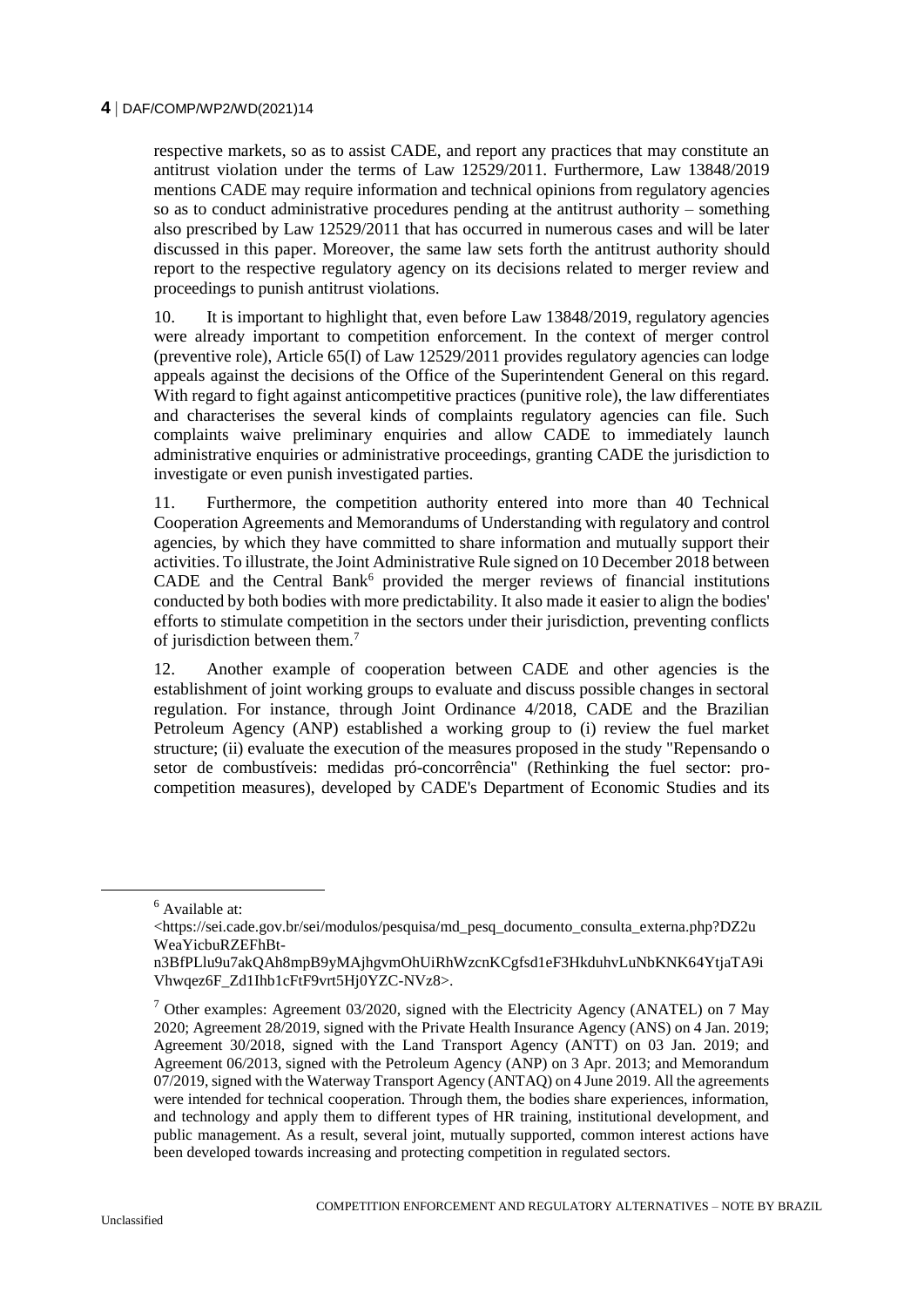Office of the Superintendent General; and (iii) evaluate the possibility of adopting the exceptional regulatory measures imposed in the 2018 fuel supply crisis.<sup>8</sup>

13. Finally, it is worth mentioning the antitrust cooperation in regulated sectors is not restricted to CADE's relationship with regulatory agencies; it also encompasses initiatives held alongside the Legislative branch<sup>9</sup>, control agencies<sup>10</sup>, and the Organisation for Economic Co-operation and Development (OECD). An example would be the recent cooperation project with the OECD, which aims to identify unnecessary restrictions to competition and propose alternative policies to foster competition in the Brazilian markets of port and civil aviation.<sup>11</sup>

14. In this regard, the Brazilian Council for Consumer Protection (CNDC), coordinated by the Brazilian Consumer Protection Secretariat (Senacon), was established in  $2020^{12}$  as a forum for consumer protection in which several regulatory authorities, agencies, and governmental bodies gather to discuss and coordinate public policies. The forum can become a starting point for future policies connecting consumer protection, data protection, and competition.<sup>1</sup>

# **3. CADE's activity in regulated sectors**

15. Considering the coexisting jurisdiction of regulatory and competition bodies, CADE has reviewed several cases involving players of regulated sectors (both within administrative proceedings to punish anticompetitive practices and within merger reviews) and has addressed competition concerns in some sectors, as detailed below.

<sup>11</sup> For further information, access: <https://www.gov.br/cade/pt-br/assuntos/noticias/cade-e-ocdelancam-projeto-de-avaliacao-concorrencial-nos-setores-de-portos-e-aviacao-civil>.

<sup>8</sup> Available at: <https://cdn.cade.gov.br/Portal/centrais-de-conteudo/publicacoes/contribuicoes-docade/repensando-setor-combustiveis-medidas-pro-concorrencia-cade.pdf>.

<sup>9</sup> CADE, at the request of legislative bodies, comments on several pending bills, such as through Official Letter 411/2021/AFEPAR/MJ, concerning Bill 6514 of 2019, which amends Law 13874/2019 (Law of the Declaration of Rights of Economic Freedom); Official Letter 2282/2020/AFEPAR/MJ, concerning Bill 4199/2020, which established the Programme for Cabotage Promotion, also known as BR do Mar (Sea Road). Additionally, CADE participated in discussions of the Committee on Public and Private Transport of the Brazilian lower chamber on Bill 448 of 2019 (concerning the maximum price charged by private passenger transport companies).

<sup>&</sup>lt;sup>10</sup> Technical Cooperation Agreement 02/2020, signed with the Prosecution Services at the Court of Accounts of the Federal District on 23 Apr. 2020; Technical Cooperation Agreement 19/2019 signed with the Court of Accounts of the State of Mato Grosso do Sul on 3 Dec. 2019; and Technical Cooperation Agreement 17/2019, signed with the Office of the Comptroller General of the State of Santa Catarina on 1 Dec. 2019.

 $12$  See Executive Order  $10417/2020$ .

<sup>&</sup>lt;sup>13</sup> BRASIL. Governo Federal cria Conselho Nacional de Defesa do Consumidor. 2020. Available at: <https://www.gov.br/secretariageral/pt-br/noticias/2020/julho/governo-federal-cria-conselhonacional-de-defesa-do-consumidor>.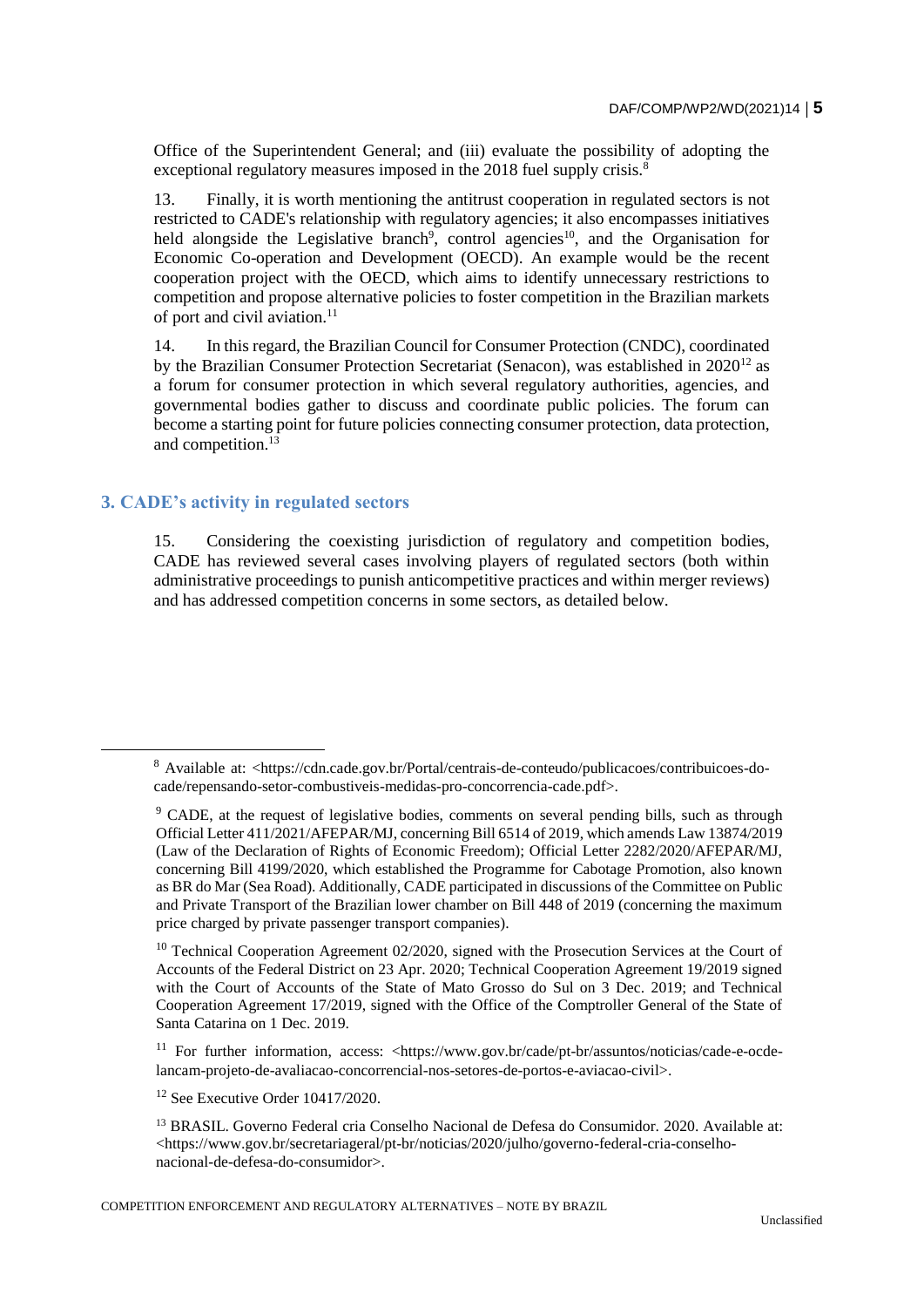# **3.1. CADE's case law**

#### *3.1.1. Port infrastructure and services*

16. Concerning mergers and acquisitions, the ports industry was subject to antitrust scrutiny several times, especially regarding private investment in the sector made through leasing and the exploration of private terminals.<sup>14</sup>

17. For instance, CADE reviewed and cleared Merger 08700.005868/2017-77, which consisted of a partnership agreement between terminals Multi-Rio and TIL for joint commercial exploitation of part of TECON 2 Rio, a terminal used for handling and storing containerised load at the Port of Rio de Janeiro. In its opinion, the Office of the Superintendent General adopted a position that relevant markets should be defined according to the port's supply chain. The office concluded that in examining port activities of handling and storing containerised load, CADE should take into account each port's functioning. Thus, these activities can be understood either as separate markets or as a single market.

18. CADE has also analysed markets related and vertically integrated to the ports industry, such as the market of maritime transport. In Merger 08700.006750/2017-66, for instance, the Office of the Superintendent General reviewed and cleared a Vessel Sharing Agreement signed between the firms Mercosul Line and Log-In for a joint operation of cabotage involving ports in Brazil and East Coast South America.

19. Additionally, CADE investigated and reviewed several anticompetitive practices by players of the sector. As an example, there were controversies related to charges that port operators (those responsible for cargo handling in ports) levied on independent bonded warehouses (firms that store imported and exported goods), such as charges related to container handling and delivery (known as SSE).

20. The most recent final decision CADE made on the SSE was within Administrative Proceedings 08700.005499/2015-51 (applicants: Atlântico Terminais S.A. and Suata Serviço Unificado de Armazenagem e Terminal Alfandegado S.A.; defendant: Tecon Suape S.A.). The Tribunal of CADE reviewed the case on 3 February 2021 and, at the occasion, the rapporteur of the case included in his vote a history of CADE's case law on port service charges, mentioning the existence of at least 12 administrative procedures with the same topic. Furthermore, the rapporteur carefully analysed the whole functioning of the market and the role of its every player.

21. The Tribunal of CADE determined that, although not illegal *per se* from the regulatory or competition perspectives, the SSE charge imposed by port operator Tecon Suape S.A. in the port of Suape (in the Brazilian state of Pernambuco) was an anticompetitive practice in this case under the terms of Law 12529/2011. The Tribunal concluded the defendant abused its dominant position in the upstream market to artificially raise costs for its rivals in the downstream market. According to the decision, the port operator unduly charged for its services through (i) double billing and (ii) price discrimination, with (iii) no reasonable economic grounds. Due to these anticompetitive factors, CADE considered the practice anticompetitive, irrespective of the charge's price. The Brazilian Waterway Transport Agency (ANTAQ) was notified of the case and made

 $14$  A study conducted by CADE in 2017 about the Brazilian ports sector showed the antitrust authority reviewed 81 transactions connected to the markets of supply of ports services. The majority of the cases were unconditionally cleared, whilst some were cleared subject to remedies. For further information, see: <https://cdn.cade.gov.br/Portal/centrais-de-conteudo/publicacoes/estudoseconomicos/cadernos-do-cade/mercado-de-servicos-portuarios-2017.pdf>.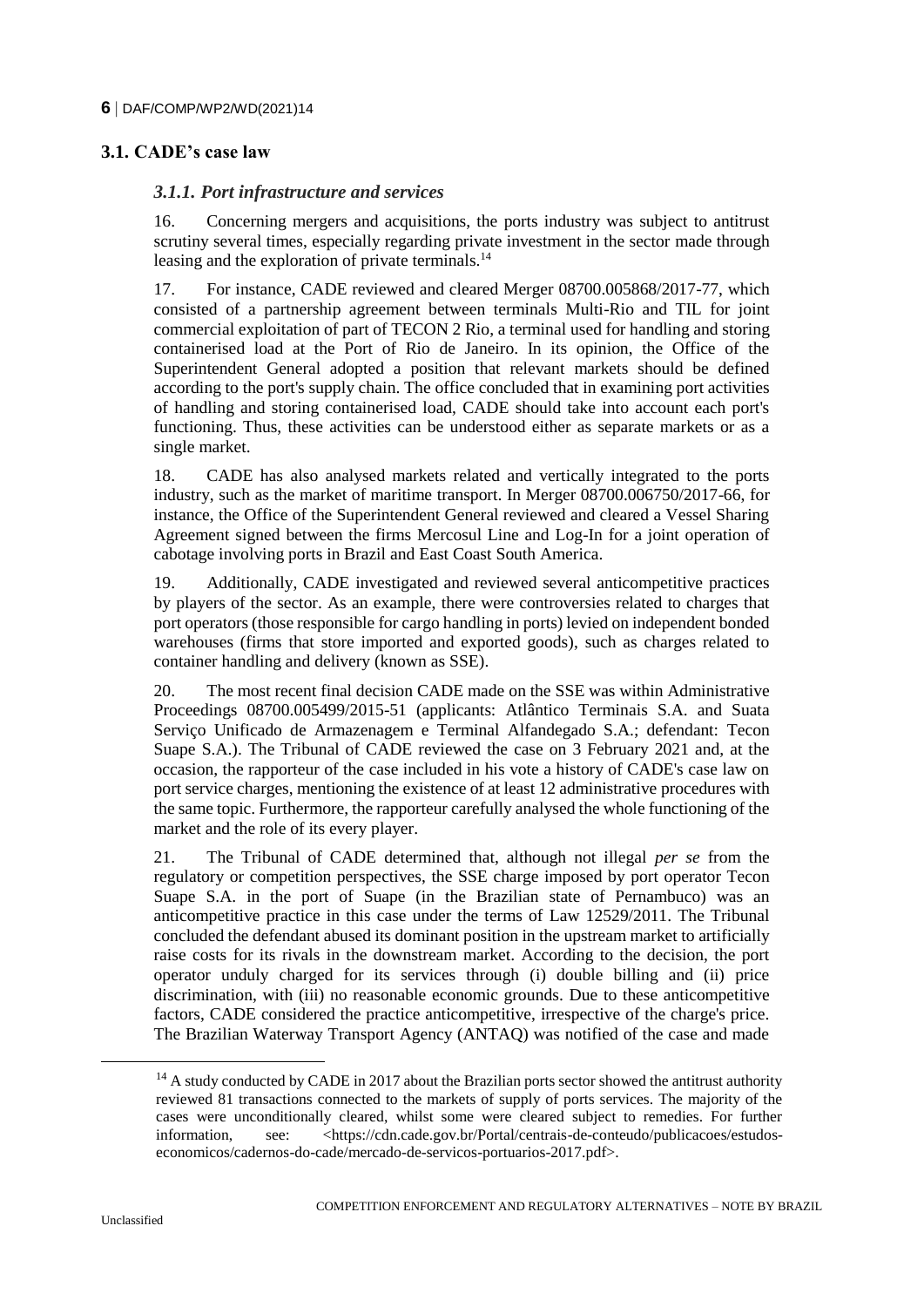statements in the case record providing information on the player's interaction in the affected relevant markets and comparing prices charged by the respondent with port operators around the country.

22. The Tribunal, taking into account that CADE and regulatory agencies have different but complementary jurisdiction, highlighted that although charging for the SSE is considered lawful from a regulatory perspective, the charge can still constitute an anticompetitive practice under Law 12529/2011. Moreover, antitrust immunity conferred by doctrines such as regulated conduct defence, state action, and pervasive power were all discarded in this case, following the OECD-recommended criteria.<sup>15</sup>

23. Administrative Proceedings 08700.005326/2013-70 is another example of an antitrust violation committed by agents of the ports sector and was adjudicated by the Tribunal on 9 December 2015. ANTAQ's complaint against the Labour Management Body of Porto Alegre (OGMO-POA) was subject to an antitrust investigation. In the complaint, ANTAQ claimed the OGMO (i.e. the body responsible for managing port labour supplied to port operators) imposed a compulsory charge levied on new port operators that intended to operate in the public part of the port, thus restricting competition between operators, since OGMO members are old port operators and do not pay the charge.

24. In analysing it, the Tribunal observed the charge could represent an economic efficiency, as it prevented new port operators from having positive external effects. However, examining the price charged by the OGMO-POA, CADE determined it constituted an anticompetitive practice, since it levied more than the necessary to prevent a free-rider problem, thus representing a potential entry barrier in the port operations market.

25. Notwithstanding, the Tribunal of CADE has once again the opportunity to assess OGMO's charges, as new proceedings involving the OGMO of the ports of Rio Grande (state of Rio Grande do Sul), Belém, and Vila do Conde (both in the state of Pará) are now under review (administrative proceedings 08700.008897/2015-29 and 08700.008751/2015-83, respectively).

## *3.1.2. Telecommunications*

26. Telecommunications services are extensively regulated in the country, both by Law 9472/1997, that established ANATEL as the sector's regulatory body, and by specific regulation of the services of this sector. The regulations demand an entrant satisfy some criteria related to technical aspects, *inter alia*, using certified equipment, adopting base broadband prices, undertaking certain commitments, and following competition-promoting rules. Moreover, ANATEL, using its complimentary jurisdiction over antitrust in the telecommunications market, has recently adopted asymmetrical obligations to reduce market concentration and prevent the exercise of dominant position in the retail communications market.<sup>16</sup>

<sup>&</sup>lt;sup>15</sup> See: OECD. Policy roundtables: regulated conduct defence. Paris, 2011.

<sup>&</sup>lt;sup>16</sup> As reported by ANATEL, its project to create competition goals (General Plan for Competition Goals, or PGMC) aims at "promoting free, fair, and extensive competition between telecommunications service providers towards more diverse, quality services, at reasonable prices". The plan categorises markets, setting four different types of municipalities according to their competition level: competitive, potentially competitive, fairly uncompetitive, and uncompetitive. Moreover, the plan establishes methodological principles to typify wholesale relevant markets and groups with significant market power.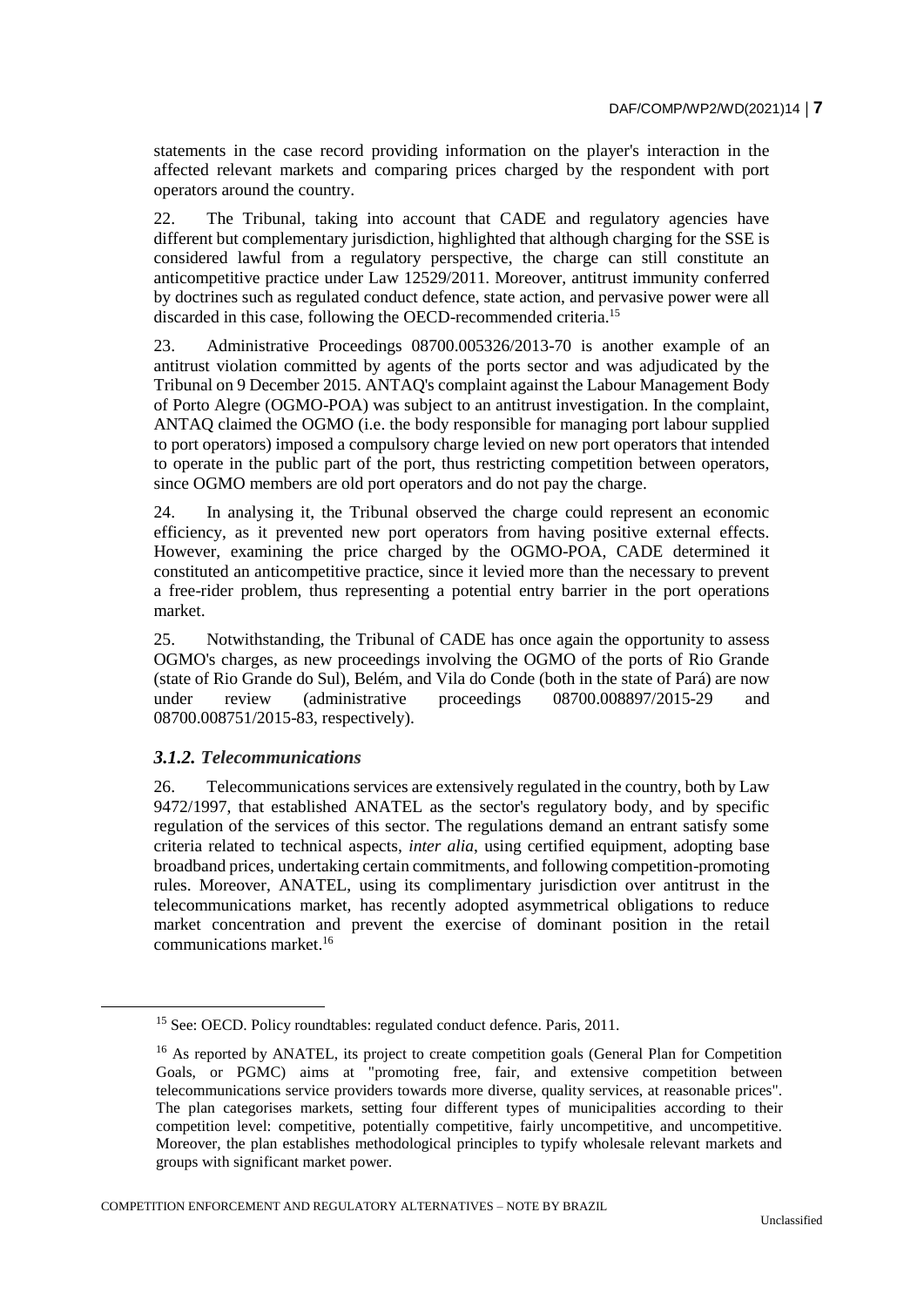27. The telecommunications sector is many-sided, whether due to its high demand for technological renewal, which is linked to the need for interoperability in service provision and to the physical and economic limitations that further increase market concentration. Thus, considering the sector's complexity, CADE–with the technical support provided by ANATEL–conducted administrative enquiries into alleged anticompetitive practices and reviewed M&A activity in the sector, such as acquisitions of equity interest and operational partnerships between telecommunications companies.

28. As an example, in Administrative Enquiry 08700.004314/2016-71, CADE examined a complaint brought by the Federal Prosecution Services about a potential anticompetitive practice committed by companies Claro S.A. ("Claro"), Oi Móvel S.A. ("Oi"), TIM S.A. ("TIM"), and Telefônica Brasil S.A. ("Telefônica-Vivo"). The complaint stated the companies engaged in zero-rating conduct, through which mobile internet providers offered free mobile broadband for certain applications (or type of applications). According to the lawsuit, the practice could potentially distort the competition dynamics of the applications market, favouring some players over others, which could hamper the growth of competing firms and market entry (under Article 36(3)(IV) of Law 12529/2011). Moreover, it alleged a zero-rating policy would discourage innovation and raise the prices paid by end consumers for mobile broadband as way to offset the costs incurred by the raised volume of internet traffic.

29. Nonetheless, CADE's Office of the Superintendent General concluded CADE had no jurisdiction to examine whether the principle of net neutrality<sup>17</sup> had been violated due to the zero-rating policy. Furthermore, there was no evidence the practice represented an antitrust offence under the terms of the Brazilian Competition Law (Law 12529/2011). Thus, the office determined the case should be dismissed. In any event, it is worth mentioning the competition authority consulted ANATEL and the Ministry of Science, Technology, Innovations, and Communications on the matter. The two bodies made statements in the case record that helped CADE to better understand the relevant markets affected. They also indicated there was no explicit legal prohibition on zero-rating as to net neutrality. This, along with the high degree of competition of the investigated markets (mobile telecommunication services, applications, and content provision) and the absence of exclusivity clauses (through which applications would negotiate a zero-rating policy only to specific mobile internet providers), gave CADE the reasons for its decision.

30. As far as merger control goes, Merger 08700.002013/2019-56, unconditionally cleared by the authority, addressed Claro's acquisition of shares of Nextel Telecomunicações Ltda. The case looked into the market of mobile services provision and included extensive market testing. Competitors TIM, Oi, and Telefônica-Vivo claimed the transaction increased Claro's market power and raised competition concerns that could threaten end consumers.

31. To understand the technical matters involved the market's competitive dynamics, such as frequency allocation and its own barriers to entry, CADE requested ANATEL to produce a statement in the case record with its contributions. In the end, CADE concluded the competition concerns were not valid, as the conditions of the market and the regulations on the matter would mitigate the chances of foreclosure in the upstream market.

32. Still within the scope of M&A activity, CADE has reviewed numerous operational and network sharing agreements (e.g. ran-sharing agreements) between telecommunication service providers. As some examples, we can mention Merger 08700.002276/2018-84

 $17$  The concept of net neutrality is founded on the principle that all information on the internet should receive the same treatment and broadband speed, as well as free access to every user.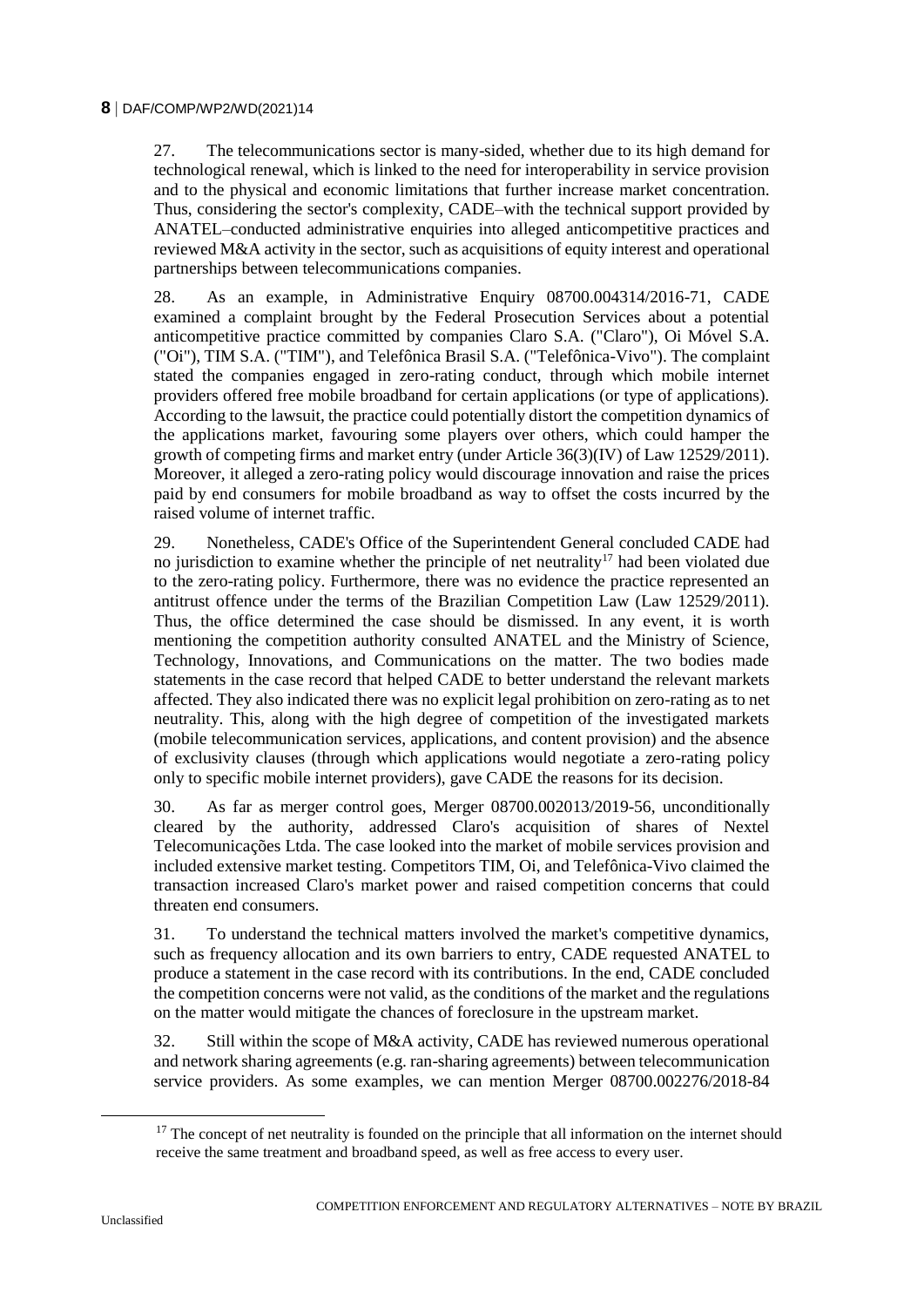(applicants: Tim and Oi), unconditionally cleared on 7 November 2018; and Merger 08700.006163/2019-39 (applicants: TIM and Telefônica-Vivo), unconditionally cleared on 3 June 2020. Regarding the latter, CADE analysed Claro's appeal and decided to turn it down. The appellant alleged the transaction would raise concerns because of (i) reduced incentives to competition between the applicants; (ii) reduced incentives to improvements in the network quality and capacity; (iii) exchange of sensitive information; and (iv) incentives to refuse access to infrastructure, in addition to leading to market foreclosure.

## *3.1.3. Aviation*

 $\overline{a}$ 

33. CADE reviewed the new alliances formed by national and international airlines, intended for infrastructure sharing, air route expansion (e.g. codeshare agreements and other operational partnerships), and the acquisition and control of companies, encouraged, above all, by the legislative changes that allowed foreign investment in Brazilian airlines.<sup>18</sup>

34. For instance, CADE's Tribunal cleared Merger 08700.003258/2020-34 without remedies on 3 March 20201, a joint venture between Delta Airlines, Inc. and Latam Airlines Group S/A in the scope of a strategic alliance for transport services for freight and travelling passengers in air routes connecting Canada, the United States, and South American countries. As a transaction that caused a concentration in the structure of the aviation market, it demanded a thorough analysis of its effects on concentration. In reviewing the joint venture, the Tribunal had the support of representatives of the Brazilian Aviation Agency (ANAC) to better understand airport infrastructure and the dynamics of this market.

35. After verifying a significant increase in consumers in three routes connecting Brazil and the US, the Tribunal decided to clear the transaction without conditions, based on the fact a joint venture should create pro-competitive efficiencies for consumers above all. Moreover, CADE understood some factors mitigated the probability of an exercise of market power: (i) the absence of significant regulatory barriers or infrastructure preventing entrants to operate the routes; (ii) the presence of idle capacity; and (iii) the effective rivalry of the routes.

36. As far as antitrust violations go, it is worth mentioning Administrative Enquiry 08700.002069/2019-19, launched to assess the effects of alleged price-fixing and market allocation arrangements involving Gol Linhas Aéreas Inteligentes ("Gol"), Latam Airlines Brasil ("Latam"), Elliott Associates, L.P., Elliott International, L.P., and Manchester Securities Corp. The practices targeted an auction to sell Avianca's assets (Oceanair Linhas Aéreas S.A. e AVB Holding S.A.), an airline that is currently under administration.

37. The claims proved to be well founded, and CADE's Department of Economic Studies<sup>19</sup> verified competition concerns arising from an alleged allocation of Avianca's slots<sup>20</sup> to incumbent companies (Gol and Latam). Based on that, the Office of the

<sup>&</sup>lt;sup>18</sup> For a long time, under Law 7565/1986 (the Brazilian Aeronautical Code), franchises to exploit public aviation services were only granted to legal entities in which Brazilian citizens held at least four-fifths of the voting shares. As provisional orders 714/2016 and 863/2018 were voted into laws 13319/2016 and 13842/2019, the Brazilian Aeronautical Code was amended, and this limitation on foreign capital, removed.

<sup>&</sup>lt;sup>19</sup> Technical Opinion 4/2019/Department of Economic Studies/CADE, issued within the scope of Analysis 08700.001834/2019-75; and Technical Opinion 23/2019/Department of Economic Studies/CADE, issued within the scope of Thematic Analysis 08700.003081/2019-32.

<sup>&</sup>lt;sup>20</sup> ANAC defines an airport slot as the "time set for a fix's overflight, landing, or take-off. In practical terms, it is understood as a time window – for instance, a period that ranges from 5 minutes before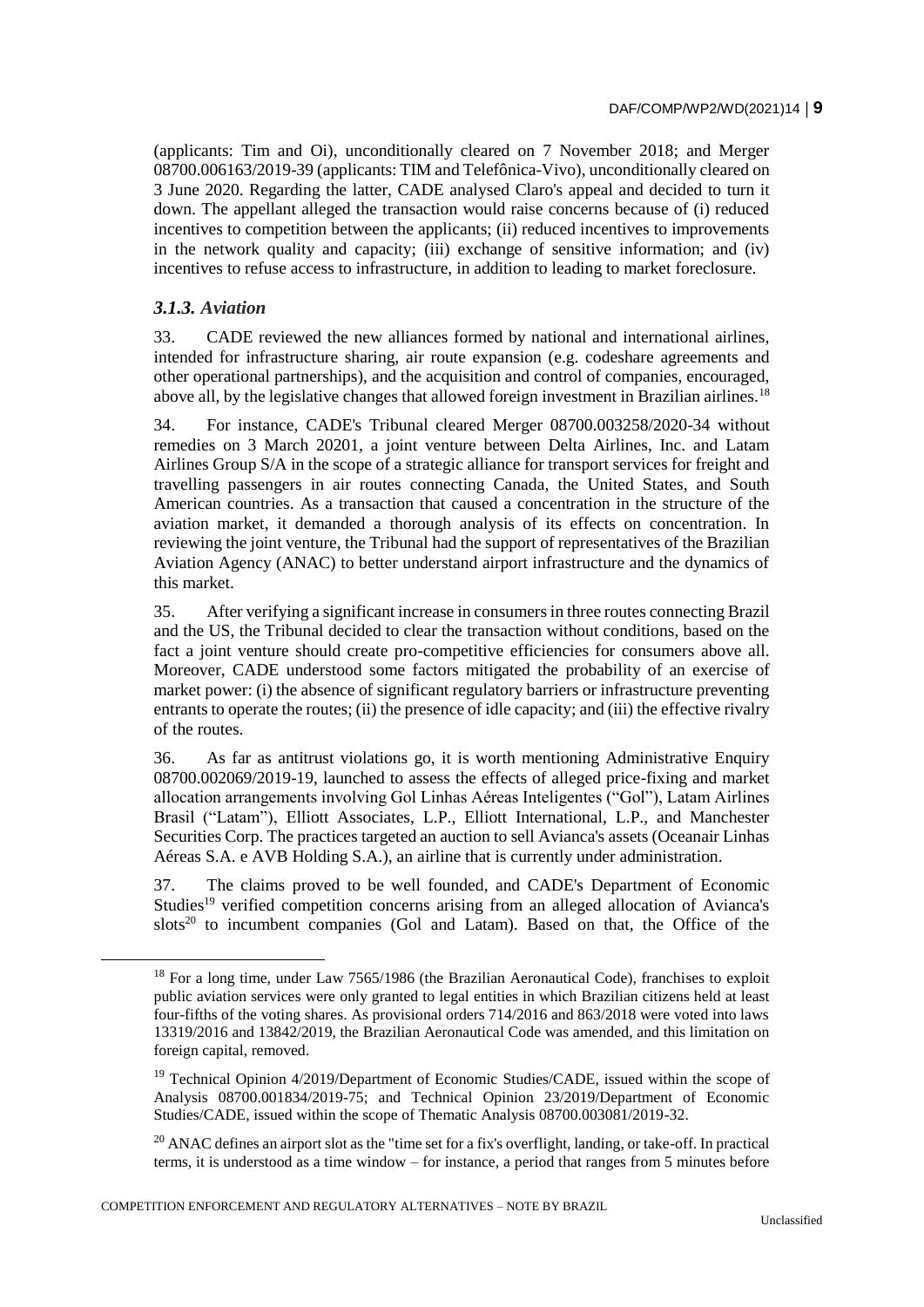Superintendent General decided to launch an investigation. The concerns regarded these companies' high market shares in Avianca's main routes; consequently, the slot purchase would further increase the already high concentration in the Brazilian market of passenger air transport. The investigation is currently in progress.

38. Furthermore, the Council made some recommendations to ANAC based on the Department of Economic Studies' research, intending to mitigate the concentration ratio of the Congonhas airport and reduce future anticompetitive effects. These are "(i) loosening the rules to reallocate airport slots as to new entrants, (ii) redesigning slot allocation so as to change the number of remaining slots allocated to new entrants, and (iii) encouraging Azul to create an air transport network complementary to Avianca's if new entrants become interested in Avianca's slots."

39. CADE's suggestions were submitted to ANAC during the process of temporary slot allocation. With it, the slots Avianca operated were allocated to entrants in Congonhas, thus reducing market concentration. Administrative Enquiry 08700.002069/2019-19 is still under way at CADE's Office of the Superintendent General.

40. Another case in motion is Administrative Proceedings 08700.001831/2014-27, which looks into alleged anticompetitive practices to limit access to the market of aviation fuel carried out by companies Air BP Brasil Ltda., Petrobras Distribuidora S.A., Raízen Combustíveis S.A., and Concessionária do Aeroporto Internacional de Guarulhos S.A. A complaint brought by Gran Petro Distribuidora de Combustíveis Ltda. claimed the companies (i) had non-solicitation clauses and refused access to the primary distribution of aviation kerosene (QAV) and (ii) raised entry barriers and restricted access to essential facilities needed to operate in the QAV market of the Guarulhos airport. The proceedings are pending in the Tribunal, and the Department of Economic Studies was requested to prepare a study to analyse the matter.

## *3.1.4. Oil & Gas*

41. The Brazilian fuel sector is one of the major regulated markets in the country due to its strategic role and relevance to the country's production. In the late 1990s, the government created a regulatory agency for the sector, the ANP, and developed opportunities for national and international private businesses to explore oil. Thus, the private sector could explore, produce, refine, and transport oil – activities previously carried out by the government through a legal monopoly. Nevertheless, the structure of some links of the fuel production chain remained highly concentrated due to the former monopoly, requiring a steady collaboration between regulatory and competition bodies. Hence, they worked together to promote competitive rules and prevent abuse of dominant position, such as non-solicitation clauses, entry barriers, obstacles to rivals' expansion, and predatory pricing.

42. Another major instance of collaboration in the sector was the Cease and Desist Agreement entered by CADE and company Petrobras in the scope of Administrative Enquiry 08700.006955/2018-22. The enquiry was launched based on competition concerns raised by the Department of Economic Studies in Technical Opinion 37/2018. The opinion, regarding the oil refining market, resulted from discussions of a working group formed by the two authorities.

43. According to the document, the national refining market constitutes a *de facto* monopoly, as Petrobras holds 98% market share, creating the potential for abuse of

to 10 minutes the set time". Available at: <https://www2.anac.gov.br/anacpedia/poring/tr4433.htm>.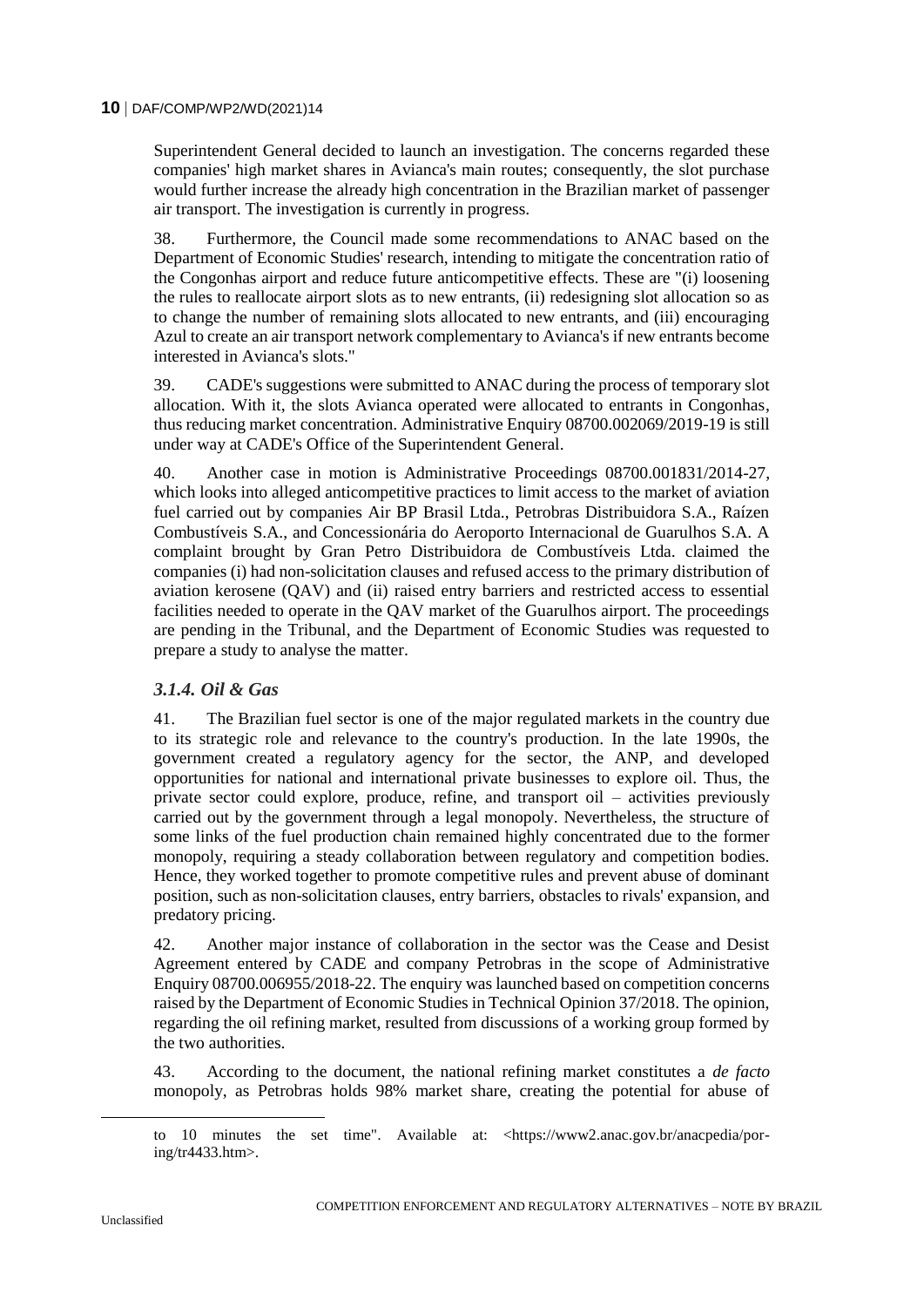dominant position and negative effects on society. Questioned about its monopoly and commercial practices, the company proposed a Cease and Desist Agreement, undertaking to fully divest from 8 of its 13 refineries and their respective logistical infrastructure.

44. On 10 June 2019, CADE's Tribunal approved the agreement and suspended the investigation into the refining market. Hence, according to the Department of Economic Studies, Petrobras divestiture will reduce market concentration, consequently representing a potential increase in competition and benefits to consumers.

45. On a different note, an important topic consists of the many cartel investigations involving the retail fuel market, for which CADE already has a consolidated case law.

46. By way of example, Administrative Proceedings 08700.010769/2014-64, adjudicated on 10 April 2019, was an enquiry into a cartel in the distribution and retail trade of fuel in municipalities of the Belo Horizonte metro area, state of Minas Gerais. The cartel included filling stations, distributors, and Minaspetro – a union of oil derivative retailers of Minas Gerais. According to the Tribunal of CADE, the participating companies created a complex structure. The union, comprised of the principal filling stations in Belo Horizonte (i) arranged meetings between representatives of the union, distributors, and retailers; (ii) promoted the sharing of commercially sensitive information between competing stations; (iii) communicated with the cartel participants to coordinate and enforce their price-fixing agreements; and (iv) made regular contact to opposing filling stations to try to persuade or compel them to be part of the arrangements. The distributors, for their part, allegedly (i) encouraged coordinated behaviour, (ii) fixed resale prices, and (iii) made agreements between other distributors.

47. In March 2007, ANP detected an uncommon behaviour in petrol prices, which later lead to the conviction of more than 40 investigated parties for engaging in coordinate behaviour or encouraging it. The parties, who included both individuals and legal entities, were fined a total of BRL 156.9 million.

48. Administrative Proceedings 08012.008859/2009-86, brought in 2012, is an investigation of alleged cartel activity in the fuel resale market in the Federal District. Together, CADE, the Prosecution Services of the Federal District, and the Federal Police seized documents that are now pending analysis at CADE's Office of the Superintendent General. The authorities will use the documents to scrutinise the allegations of price-fixing, market allocation, and barriers to entry, adopting mechanisms for monitoring the commercially sensitive information shared amongst fuel distributors. The ongoing antitrust investigation aims to detect evidence of anticompetitive practices in the market of motor fuel resale and is aided by the ANP, which has been supporting CADE in technical matters related to the prices charged in the Federal District. In 2017, CADE entered into a Cease and Desist Agreement with Cascol, one of the major local filling station chains. Through the agreement, the company undertook to admit its participation in the violation, stop the illegal activity, and pay a financial contribution of BRL 90,436,672.83.

49. In the matter of the *ex-ante* merger control discharged by the authority, we can mention Merger 08700.006444/2016-49, blocked on 2 August 2017, on Ipiranga's full acquisition of Alesat. In summary, the transaction involved companies of the liquid fuel distribution market operating in several Brazilian states. Due to their operations and high market shares in the fuel distribution market, CADE's Tribunal considered the acquisition had the potential to increase the merging firms' exercise of coordinated power, negatively impacting other links of the fuel supply chain.

50. In reviewing the companies' proposed remedies, the Tribunal determined the remedies were not sufficient to eliminate the high risk of market power exercise. Hence, the Tribunal suggested they divested all Alesat's relevant assets related to distribution in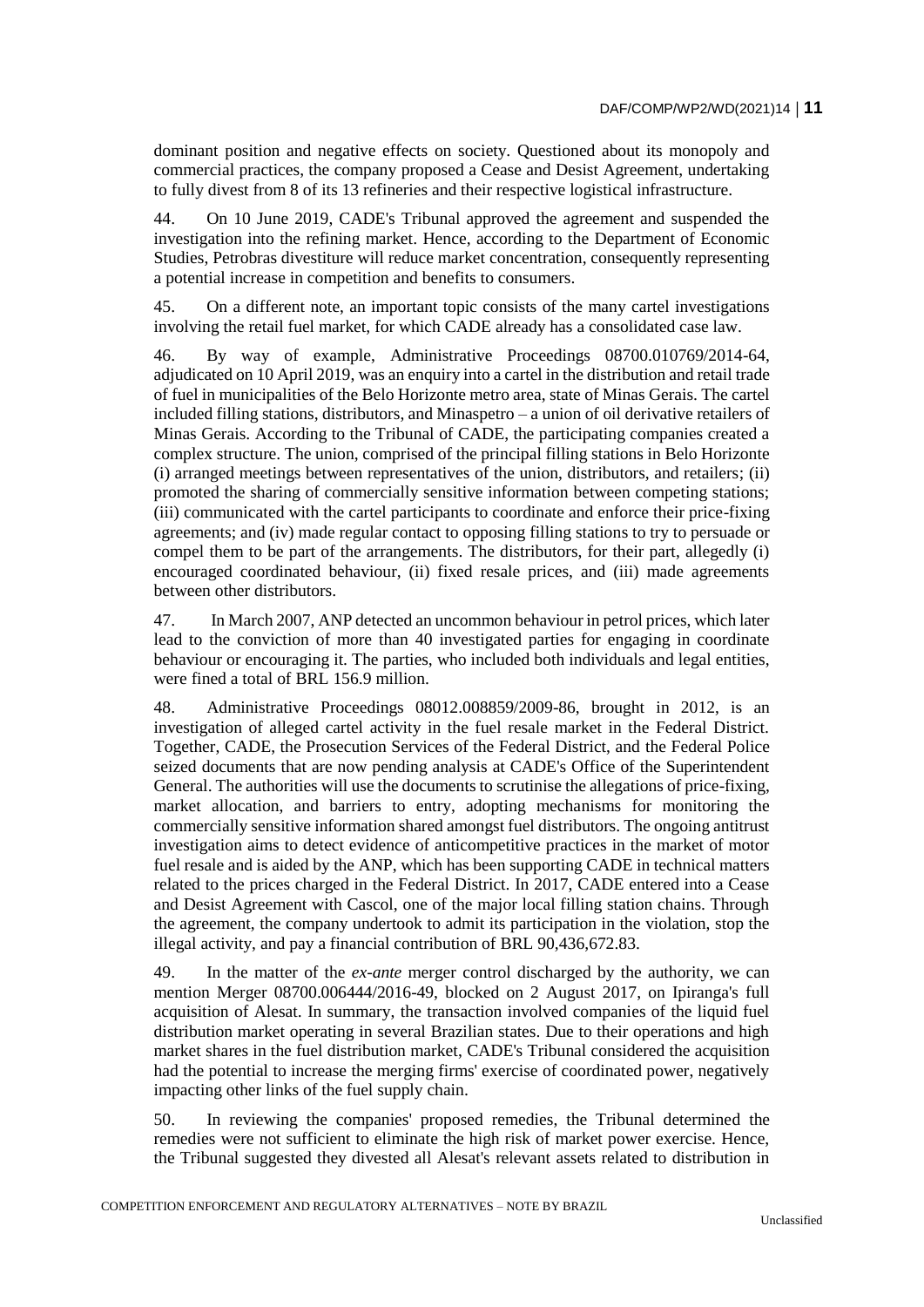twelve Brazilian states. The companies disagreed on the remedies and CADE blocked the transaction.

51. Moreover, the ANP was informed of the decision and provided, in the case record, information on how it defined the relevant market in the merger review and on the weighted mean prices charged by companies of the motor fuel distribution market.

52. Another significant case to exemplify CADE's *ex-ante* control is Merger 08700.000827/2020-90, cleared subject to remedies on 18 November 2020. The transaction involved the national market for LP gas distribution, with the full acquisition of Liquigás (a subsidiary of Petrobás) by companies (i) Copagaz and Itaúsa, (ii) Nacional Gás, and (iii) Fogás. CADE's Tribunal understood the conditions of the LP gas distribution sector, such as its high concentration and regulatory and infrastructural barriers, raised competition concerns, as they potentialise the chances of coordinated behaviour between the acquiring companies (Copagaz and Itaúsa, Nacional Gás and Fogás).

53. However, the Tribunal concluded these concerns could be mitigated by a structural remedy. Thus, intending to ensure the transaction's clearance, the parties entered into a Merger Control Agreement with CADE, undertaking to, amongst others, (i) divest several assets; (ii) minimise the risks of sharing sensitive information during restructuring; and (iii) hiring a trustee to monitor the implementation of the agreement.

54. When signing the agreement and clearing the transaction, the Tribunal mentioned the proposed remedies not only eliminated the identified concerns but also strengthened a new competitor in the major regions of the country.

#### **3.2. CADE's advocacy role**

55. In addition to performing preventive and punitive roles as to concrete cases, CADE often contributes through its advocacy role, providing technical opinions to regulatory agencies on the potential adoption, change or elimination of certain regulations in order to address competition concerns on regulated markets. Moreover, CADE comments on legislative bills with the intention to promote free competition and grant markets more efficiency. In this regard, it is worth mentioning the work carried out by CADE's Department of Economic Studies.

56. In the ports sector, CADE's case law regarding the Terminal Handling Charge 2 led ANTAQ to issue its Resolution 2389/2012 and, later, Resolution 34/2019, which together address this matter from a regulatory perspective. The documents clarify, amongst other issues, which services provided by port operators are covered by the THC (Terminal Handling Charge), box rate and SSE, and can be imposed on other supply chain links.

57. Furthermore, CADE was recently involved in discussions around Bill  $4199/2020^{21}$ (also known as BR do Mar, or Sea Road), which establishes the Programme for Cabotage Promotion. At the occasion, the Department of Economic Studies issued a number of technical opinions with recommendations and remarks about the potential competitive effects of the bill and rules proposed (e.g. ANTAQ Resolution 01/2015, that modified the procedures and criteria for chartering vessels used in cabotage).

 $21$  The project is a federal government initiative to enhance the structure of waterway transport and increase the participation of cabotage in Brazilian logistics chains. It aims at granting private investors regulatory certainty and ensuring transport service users have regularity, stability, and predictable prices to commercialise their cargo. The bill is pending at the Brazilian Congress. Available at: <https://www.ppi.gov.br/politica-de-estimulo-a-cabotagem-denominada-br-do-mar>.